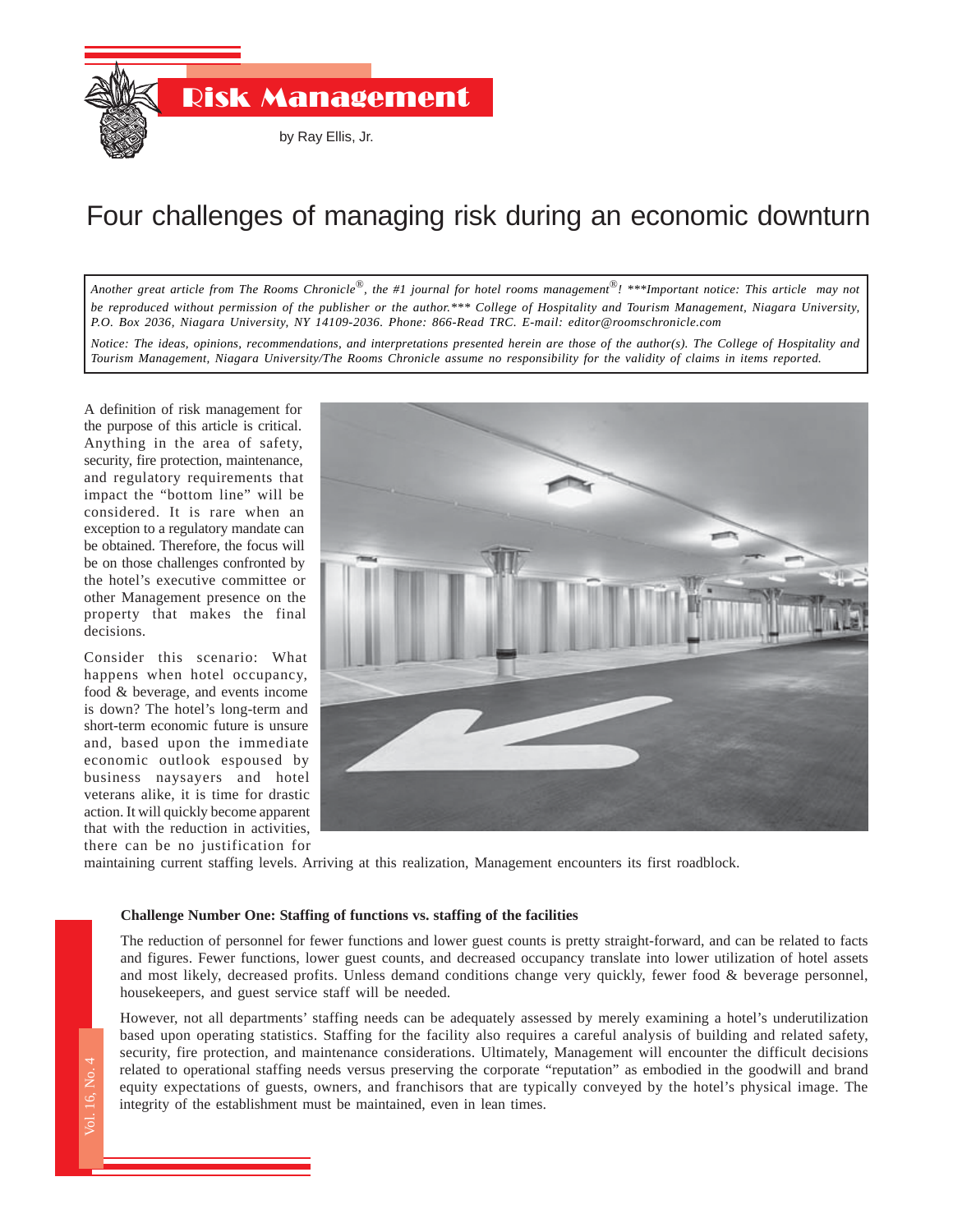Where to start? Initiate an in-depth inspection of all areas of the hotel. The general manager should walk the property with the respective executive committee members and thoroughly assess the condition of:

- 1. Parking areas, roadways, walkways.
- 2. Building sheath, roof, balconies, windows, doors, stairways, flag poles, decorative appendages.
- 3. Pools, spas, saunas, hot tubs, other water-related installations (water parks, fountains, falls, etc.).
- 4. Floors–wood, tile, terrazzo, marble, carpeted, etc.
- 5. Walls, indoor decorative structure, decorative art and hangings, etc.
- 6. Elevators and escalators.
- 7. Mechanical Systems HVAC, plumbing, electrical, waste management and sanitation control.
- 8. Fire Protection Systems Extinguishment systems, fire alarms, smoke detectors, heat detectors, CO (carbon monoxide) detectors, water supply and storage.
- 9. Security Systems Electronic lock system, other lock systems, intrusion detecting systems, CCTV, alarms, doors, sliding glass doors, and window protection.
- 10. Restaurant, bar, grille, lounge areas.
- 11. Kitchen Cooking equipment, stoves, ovens, grills, freezers, refrigerators, steam equipment, electronic units, and hood and fire extinguishment systems.
- 12. Storage areas Food & beverage, housekeeping, maintenance, bell service, others as required.
- 13. Office space.
- 14. All elements of the IT and hi-tech systems.
- 15. Other elements as appropriate to your property. Exercise rooms, tennis courts, golf course, etc.

Senior management now must make a decision as to what items should be immediately repaired, replaced or deferred to a future quarter or annual budget. A review of mandatory requirements must also be "on the table." The Americans with Disabilities Act (ADA), environmental considerations (EPA), Hotel-Motel Fire Safety Act of 1990, sanitary mandates, building authorities, and other inspection and regulatory items that cannot be postponed also must be addressed.

Then it is time to determine how many staff persons will be required to maintain the property so it will effectively serve whatever clientele there is to be served. Also, consider if it is more efficient and cost effective for certain services to be outsourced, such as landscaping and elevator and refrigeration maintenance.

### **Challenge Number Two: The physical structure**

Now evaluate how to maintain these facilities in such a manner that they will still attract guests and will be in a ready condition when the economy corrects and business increases. Examine the possibility of closing off entire floors or wings with resultant savings in energy and staffing. When considering such an option, remember there will be certain critical staffing needs and operational requirements. While at lower utilization levels, HVAC, water and electric supply will still be needed. The hotel will also require a continuing maintenance presence to ensure the temperature will never be so low as to permit freezing of the pipes or too warm and moist as to cause mold and mildew. Consider flushing commodes once per week and open taps (faucets-including showerheads) on a similar schedule. This can prevent stagnation and the unwanted growth of water-born and air-borne diseases, such a legionella. Electric systems and all alarm systems should also be scheduled for regular preventive maintenance checks.

#### **Challenge Number Three: What about Security?**

During slow times there is frequently the reaction by management to cut security staff since there are fewer people on premise plus reduced activities. Before taking such action consider the following:

- What is the crime activity in the neighborhood and adjoining areas?
- What do the hotel's records reveal about criminal activity? Not only should Management check its own records, but check the local police "blotter." Assuredly, a plaintiff's lawyer will do this if there is a claim.
- What are similar competing lodging facilities in the community doing with their security program? And why are they doing what they do?
- Inevitably, economic downturns are likely to result in additional robberies and assaults. Guests are especially vulnerable to assault in the parking lot when removing luggage from their vehicles. Can the hotel afford to reduce parking lot surveillance?